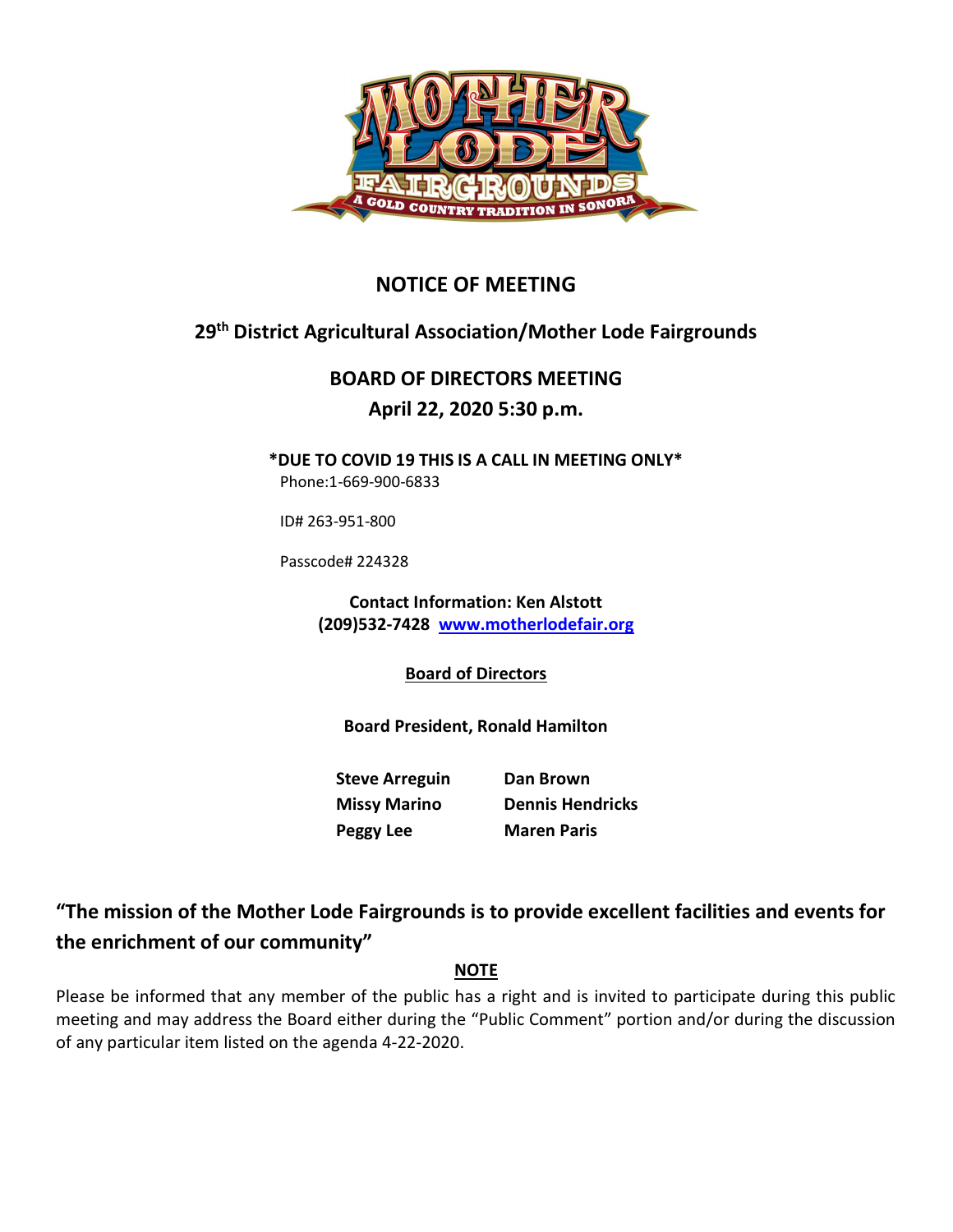# AGENDA

#### 1. CALL TO ORDER- President Hamilton

Items listed on this agenda may be considered in any order at the discretion of the Chair. All items so listed may be considered for action. Any item not listed on the agenda will not be discussed or considered by the Board.

#### 2. PLEDGE OF ALLEGIANCE

#### 3. ROLL CALL/DECLARATION OF A QUORUM/ABSENT DIRECTORS

#### 4. INTRODUCTION OF GUESTS AND STAFF

a. Persons with disabilities who may require accommodations to attend the meeting are requested to contact the Fair office at (209) 532-7428.

b. The 29<sup>th</sup> DAA agenda can also be accessed on the web at www.motherlodefair.org.

- c. Questions regarding agenda items should be directed to the CEO's office at (209) 532-7428.
- 5. PUBLIC COMMENT-Public comment is a right granted to the public. It is reserved for items that are not listed on the agenda, but under this Board's jurisdiction. Please be informed that public participation under Public Comment will be limited to five (5) minutes per speaker and in accordance with state law, the Board will not comment or otherwise consider such Public Comment item for business until and unless such item has been properly agenized at a future meeting.
- 6. CORRESPONDENCE All correspondence mailed, e-mailed, or hand-delivered shall be summarized at each monthly board meeting.
- 7. CONSENT CALENDAR –All matters listed under Consent Calendar are considered by the Board of Directors to be routine and will be enacted in one motion by category in the order listed below. There will be no discussion of these items prior to the time of the Board of Directors votes on the motion, unless member of the Board, staff or public request specific items to be discussed separated and/or removed from this section.
	- a. Approval of Minutes for meeting, March 25, 2020 regular board meeting.
	- b. Monthly Bills/Receipts March 2020
	- c. Monthly Contract Report –March 2020
- 8. NEW BUSINESS Board Update of Director Consideration/Action on the following agenda items: a. Requirements to receive AB1499 Funds: Resolution/MOU/Board Approved Policy
	- b. 2020 Mother Lode Fair Action
- 9. OLD BUSINESS Board Update of Director Consideration/Action on the following agenda items: a. CDFA proposed changes to employee(s) status: Retired Annuitants and/or Contract Employees - Action